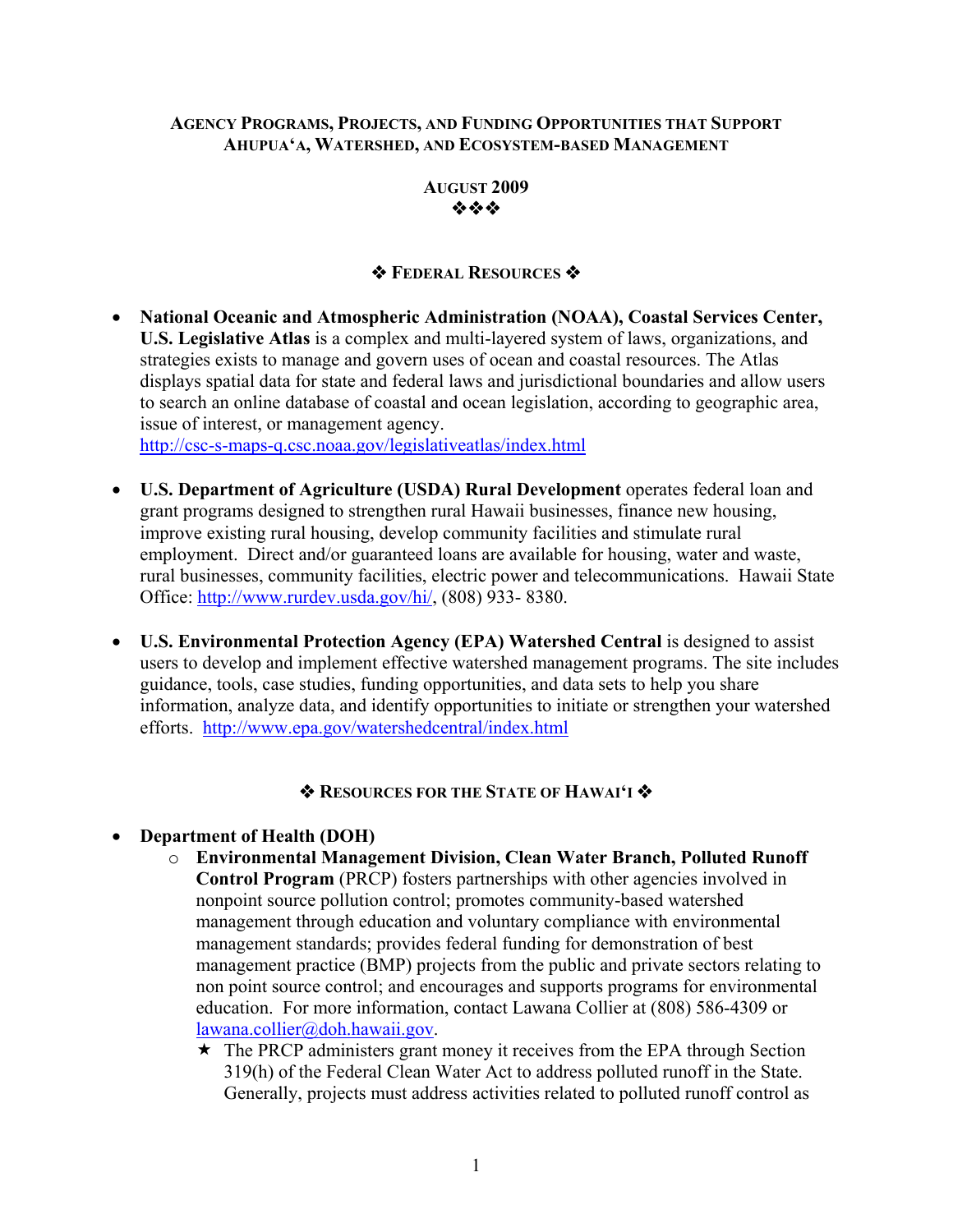outlined in the State's Coastal Nonpoint Pollution Control Management Plan dated June 1996 and/or Hawaii's Implementation Plan for Polluted Runoff Control dated July 2000. Proposed projects should implement a component of an existing watershed management plan, total maximum daily load (TMDL), or other work/action plan intended to address water quality issues. Projects should have a reasonable expectation of delivering water quality improvements. Funding can be utilized to support many different elements related to the implementation of watershed management plans or TMDLs.

The Program typically issues a Request for Proposals (RFP) on an annual basis to solicit qualified projects for grant funding. Interested parties can request to be placed on a mailing list to receive a copy of the RFP when it is issued. The deadline for submittal of a proposal is usually 1 month from the date of the RFP. *The 2009 Request for Proposals (RFP) represents a transition in the use of Section 319(h) funding from the support of small projects demonstrating nonpoint source pollution control techniques to the implementation of larger or multiple nonpoint source control projects on a watershed or waterbody basis.* 

#### • **Department of Land and Natural Resources (DLNR)**

- o **Commission on Water Resource Management (CWRM)** oversees the development of county water plans under the State Water Code: [http://hawaii.gov/dlnr/cwrm/planning\\_hiwaterplan.htm](http://hawaii.gov/dlnr/cwrm/planning_hiwaterplan.htm)
	- **Handbook for Storm Water Reclamation and Reuse Best Management Practices in Hawaii,** Commission on Water Resource Management, December 2008, is intended to be a guide to homeowners, developers, and planners for managing stormwater as a resource rather than as a nuisance to be discharged to our streams and coastal waters. It presents alternative stormwater best management practices (BMP) and technologies for new developments and for retrofits of existing developments as well as for open space, rural, and agricultural areas. Applying these technologies and practices will support groundwater sustainability, improve surface water ecosystems, and protect downstream residential areas from flooding.

[http://hawaii.gov/dlnr/cwrm/planning/hsrar\\_handbook.pdf.](http://hawaii.gov/dlnr/cwrm/planning/hsrar_handbook.pdf)

#### o **Division of Aquatic Resources (DAR)**

- **Atlas of Hawaiian Watersheds and their Aquatic Resources** was created in a joint effort between the Hawaii Division of Aquatic Resources and Bishop Museum. In this site you can learn about the Atlas and its authors and download information for any of the 430 watersheds covered in the Atlas. <http://www.hawaiiwatershedatlas.com/index.html>
- **Getting Involved in Caring for Hawaii's Coastal Resources: A Community Guidebook**, DLNR-DAR and Community Conservation Network, 2006, provides volunteer and event ideas. For more information and copies of this guidebook, contact Petra MacGowan at [Petra.MacGowan@hawaii.gov,](mailto:Petra.MacGowan@hawaii.gov) (808) 587-0114.
- **Hawai'i Coral Program, Land-Based Pollution Local Action Strategy (LBP-LAS)** was developed through a collaborative planning process with significant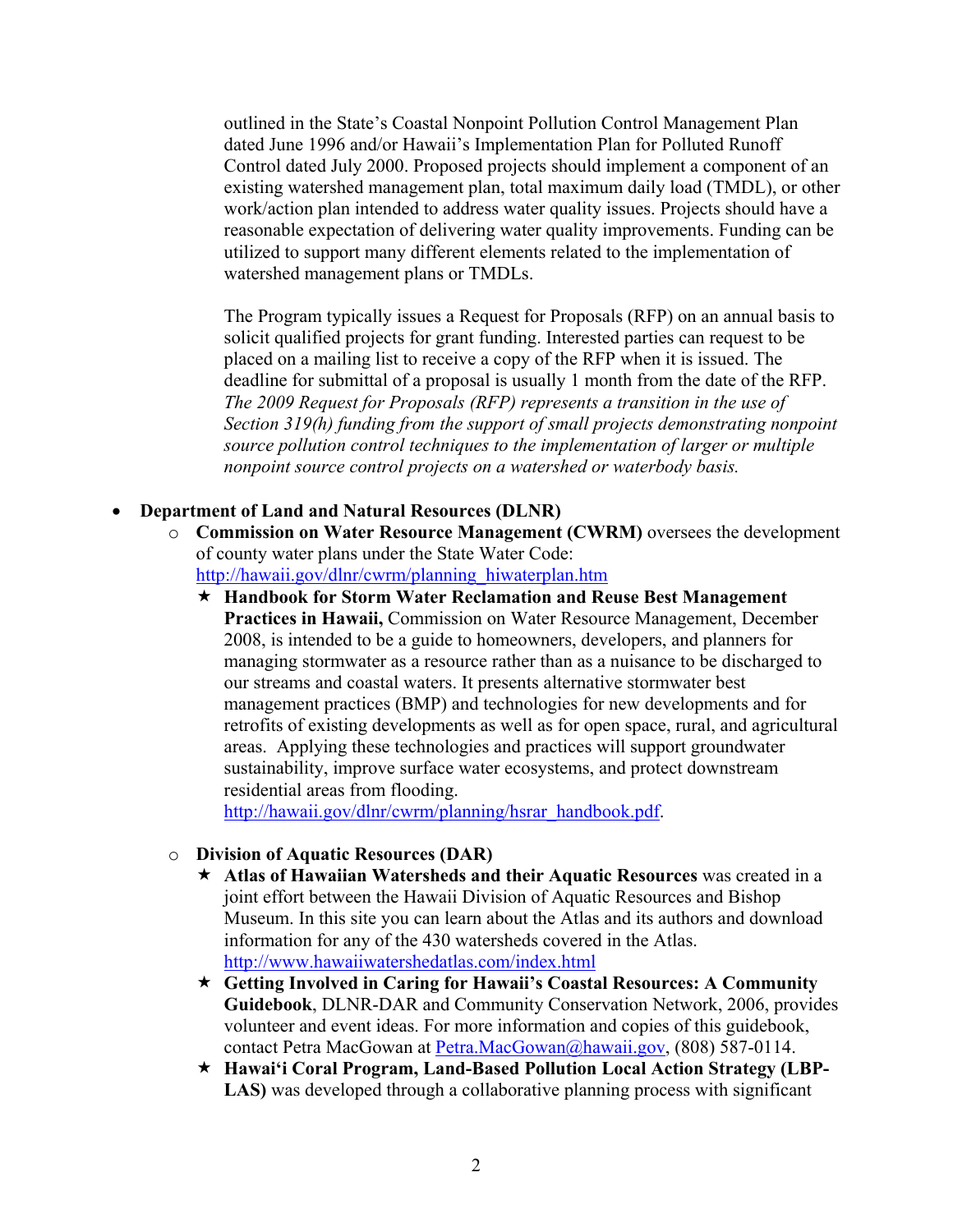public input. The LAS is watershed-based and focuses on demonstration projects in four main priority areas: Honolua on Maui; Kawela to Kapualei on Moloka'i; Hanalei on Kaua'i; and Maunalua Bay on O'ahu. Contact Risa Oram, LBP-LAS Coordinator, at (808) 956-4065 or  $risaoram@gmail.com$ .

#### o **Division of Forestry and Wildlife (DOFAW)**

- **Legacy Land Conservation Program** (LLCP) provides grants to local organizations and agencies seeking to purchase and protect lands having unique and rare valuable resources. The program is now accepting applications from State and county agencies, and non-profit land conservation organizations for grants to acquire lands for resource protection. Funding can be used for conservation of watersheds; coastal areas, beaches, and ocean access; habitat protection; cultural and historic sites and much more. For information go to <http://hawaii.gov/dlnr/dofaw/llcp>or contact the Legacy Land Conservation Program at (808) 586-0921.
- **The Hawai'i Association of Watershed Partnerships (HAWP)** is comprised of nine Watershed Partnerships on six islands. Watershed Partnerships are voluntary alliances of landowners and other partners working collaboratively to protect forested watersheds for water recharge, conservation, and other ecosystem services. HAWP seeks to increase the management and protection of such areas by raising the capacity of Watershed Partnerships, facilitating the sharing of watershed management knowledge, building public support and awareness of watershed values, and developing sustainable funding sources. Contact Christine Ogura, Coordinator, [coordinator@hawp.org](mailto:coordinator@hawp.org), (808) 388-9699 for more information. <http://hawp.org/>
- **Hawai'i Association of Conservation Districts (HACD)** encompasses 16 Soil & Water Conservation Districts (SWCDs) throughout the State. HACD works to coordinate and facilitate local partners and governmental agencies in identifying and implementing projects and practices with cultural sensitivity to assure the protection of Hawaii's environment. For more information, contact HACD at (808) 483-8600 ext. 120. <http://www.hacdhawaii.org/index.html>
- **NOAA Fisheries Service, NOAA Restoration Center, Community-based Restoration Program (CRP)** achieves science-based habitat restoration through community involvement and stewardship. The CRP builds partnerships among Hawaii's public, private, and nonprofit organizations. Their projects demonstrate the effectiveness and benefits of locally based habitat conservation throughout the Hawaiian islands. For more information, contact Lindsay Yates at Lindsay.Yates@noaa.gov, (808) 944-2162. [www.nmfs.noaa.gov/habitat/restoration](http://www.nmfs.noaa.gov/habitat/restoration)
	- $\star$  A number of funding opportunities are listed at: [http://www.nmfs.noaa.gov/habitat/restoration/funding\\_opportunities/funding\\_nati](http://www.nmfs.noaa.gov/habitat/restoration/funding_opportunities/funding_nationwide.htm) [onwide.htm](http://www.nmfs.noaa.gov/habitat/restoration/funding_opportunities/funding_nationwide.htm)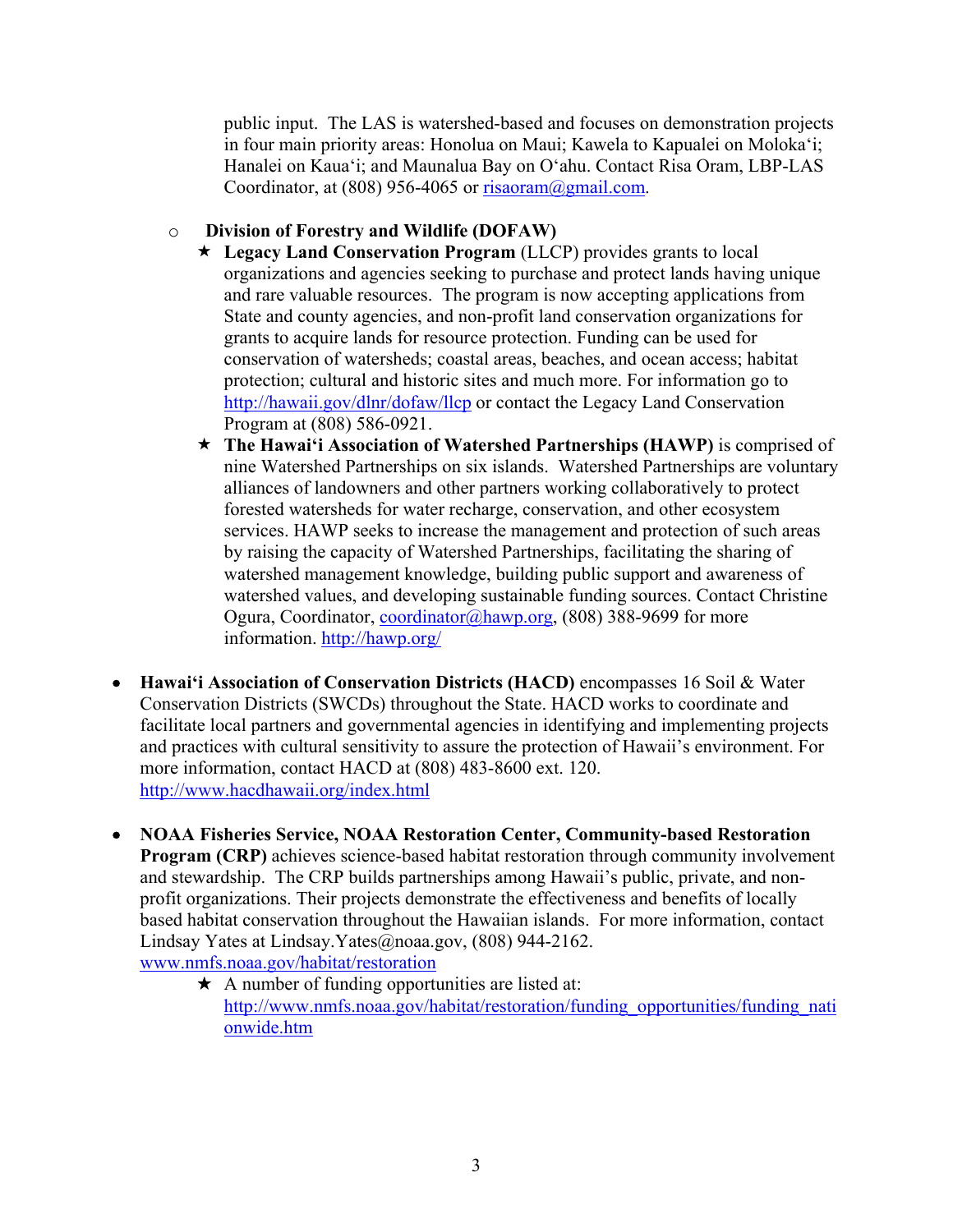## • **Office of Planning, Hawai'i Coastal Zone Management (CZM) Program.**

In order to better support community-based resource management efforts in the State and to promote collaboration across sectors and with communities, the Hawai'i CZM Program is implementing their **Community-Based Resources Management (CBRM) Project** in order to further develop and implement the **Hawai'i Ocean Resources Management Plan (ORMP).** The ORMP charts a new approach to resource management for the state by emphasizing the connections between the land and the sea, cross-sectoral collaboration, and community-based stewardship. More information, including downloadable copies of the ORMP, can be found on the CZM website at: [http://www.state.hi.us/dbedt/czm/.](http://www.state.hi.us/dbedt/czm/)

- **Hawaii Community Stewardship Directory (2009)** is a compilation of around 100 community-based organizations around the state. The purpose of this directory is help community groups contact and network with each other. The directory is available for download at the CZM website. Or contact Melissa Iwamoto at the contact information provided below.
- $\star$  CZM occasionally solicits for ORMP implementation project proposals that are being conducted in partnership with a state and/or county agency *and* a community-based organization. For FY 2009, CZM is funding *Mahuahua Ai o Hoi,* a project being implemented by the Hawaii Community Development Authority and the community-based organization Kako'o 'Oiwi in the He'eia Meadowlands of Kane'ohe, O'ahu.

**CZM Program Manager,** Doug Tom, [dtom@dbedt.hawaii.gov](mailto:dtom@dbedt.hawaii.gov), (808) 587-2875 **CBRM:** Melissa Iwamoto, [miwamoto@dbedt.hawaii.gov,](mailto:miwamoto@dbedt.hawaii.gov) (808) 587-2845 **ORMP:** Marnie Meyer, [mmeyer@dbedt.hawaii.gov,](mailto:mmeyer@dbedt.hawaii.gov) (808) 587-2831

## **RESOURCES BY ISLAND: MOLOKA'I**

 **The Coral Reef of South Moloka'i, Hawai'i -- Portrait of a Sediment-Threatened Fringing Reef,** 2008, Edited by Michael E. Field, Susan A. Cochran, Joshua B. Logan, and Curt D. Storlazzi, U.S. Geological Survey, Scientific Investigations Report 2007-5101. U.S. Geological Survey researchers and their colleagues have developed and applied a remarkably integrated approach to the reefs of Moloka'i, combining geology, oceanography, and biology to provide an in-depth understanding of the processes that have made these reefs grow and that now limit them.<http://pubs.usgs.gov/sir/2007/5101/>

## **RESOURCES BY ISLAND: O'AHU**

- **Honolulu Board of Water Supply, <http://www.hbws.org/>, has begun the development of** district-wide Watershed Management Plans. Their planning efforts are incorporating a widerange of community and agency input. For more information, see the website or contact Barry Usagawa at (808) 748-5900 or [busagawa@hbws.org.](mailto:busagawa@hbws.org)
	- **Ko'olau Loa Watershed Management Plan:**  <http://www.boardofwatersupply.com/cssweb/display.cfm?sid=1407>